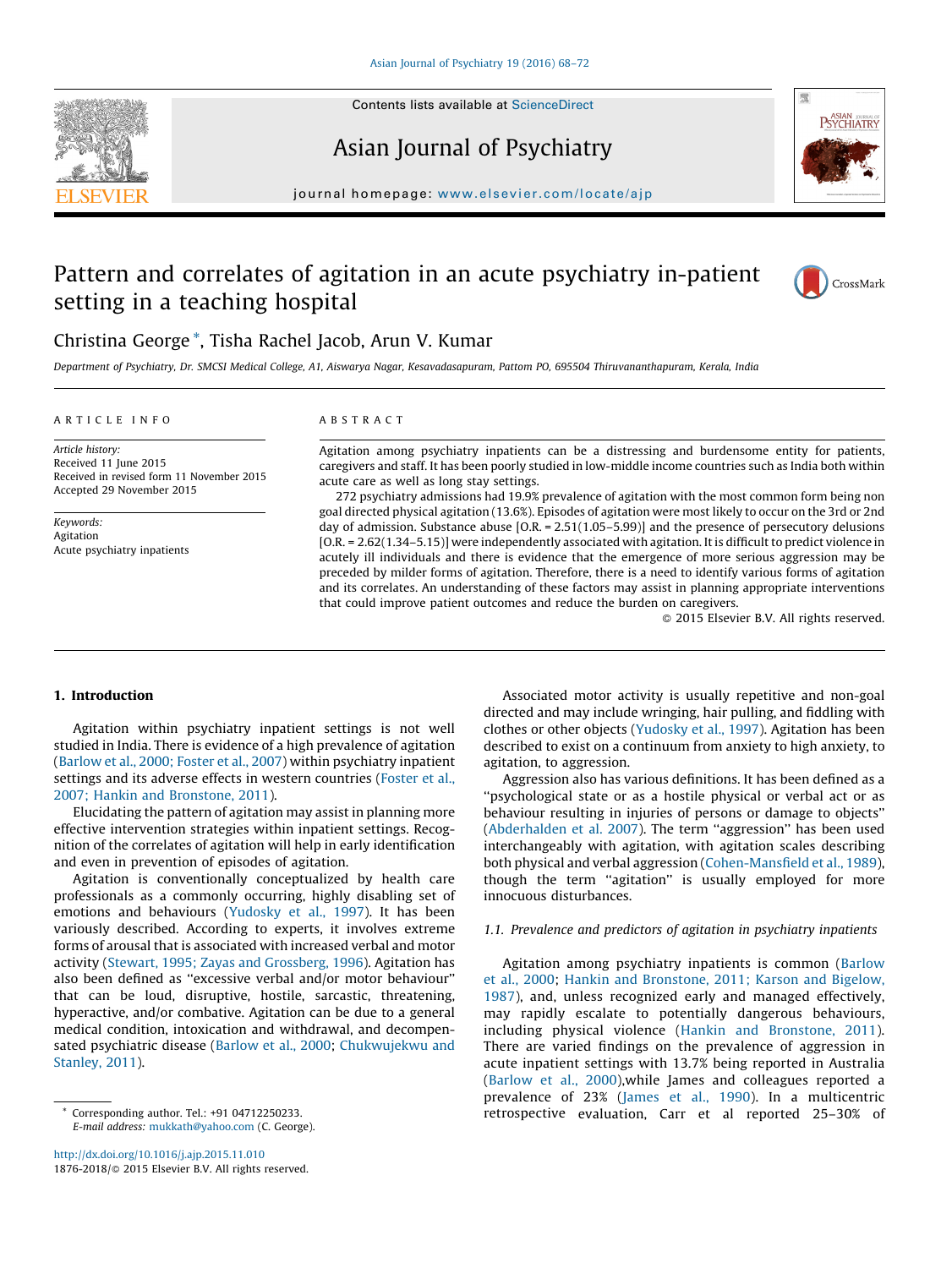admissions were associated with aggressive incidents, with more serious in 11.2% and less serious in 15% (Carr et al., [2008](#page--1-0)). In a review of 110 studies, by Witt et al. [\(2013\)](#page--1-0), involving 45,533 individuals with predominantly schizophrenia, 18.5% were reportedly aggressive. In a meta analysis from China involving 3941 schizophrenia patients, the prevalence of aggressive behaviour in psychiatric wards ranged between 15.3% and 53.2%,with a pooled prevalence of 35.4% (Zhou et al., [2015\)](#page--1-0). This brings to the fore the varying prevalence rates of agitation described in literature, with most studies focusing on physical aggression [\(Cornaggia](#page--1-0) et al., 2011) or violence only in select patients (Witt et al., [2013](#page--1-0)).

Risk factors described are comorbid substance abuse ([Volavka,](#page--1-0) [2013;](#page--1-0) Witt et al., 2013), a diagnosis of schizophrenia, male gender, younger age, history of self destructive behaviour and history of previous aggression (Davis, 1991; [Amore](#page--1-0) et al., 2008; Dack et al., [2013](#page--1-0)). Carr et al described serious aggression as being associated with younger age, personality disorders, long hospitalisation and the presence ofless serious aggression (Carr et al., [2008\)](#page--1-0). In a study from Switzerland, involuntary admission, longer length of stay, and a diagnosis of schizophrenia was associated with a higher risk for aggression [\(Abderhalden](#page--1-0) et al., 2007). In an Italian sample of 1324 patients, variables associated with aggression were: male gender, <24 years of age, unmarried status, receiving a disability pension, having a secondary school degree, compulsory admission, hostile attitude at admission, and a diagnosis of schizophrenia, bipolar disorder, personality disorder, mental retardation, organic brain disorder or substance/alcohol abuse [\(Biancosino](#page--1-0) et al., [2009](#page--1-0)). Patients with bipolar affective disorder and schizophrenia reportedly had a 2.81 and 1.96 significantly increased risk of aggression, respectively ([Barlow](#page--1-0) et al., 2000). Alcohol and benzodiazepine withdrawal may cause disorientation, agitation and hallucinations [\(Bayard](#page--1-0) et al., 2004; Grover et al., [2013\)](#page--1-0).

In some samples, aggression was most likely to occur within 2 days of admission, with length of stay being greater for aggressive than non-aggressive patients. The most frequent form of aggression was physical and the greater number of incidents occurred on day shift [\(Barlow](#page--1-0) et al., 2000).

#### 1.2. Rationale for study

Agitation and aggression are a common occurrence in psychiatry settings, and cause added burden and distress to the patient, family and staff. There are no studies examining agitation in acute inpatient psychiatry settings in India. Agitation is reported with varying frequencies across high income and middle income countries (Zhou et al., [2015\)](#page--1-0) with higher rates in the US compared to Europe ([Davis,](#page--1-0) 1991; [Biancosino](#page--1-0) et al., 2009). Literature on the correlates of agitation have also been inconclusive with results varying depending on study design, populations studied and contextual factors ([Cornaggia](#page--1-0) et al., 2011). In contrast to the commonly held view that inpatient violence occurs without warning or may be predicted by risk factors, such as patient demographics or clinical characteristics, research indicates that violence is usually preceded by observable behaviours, especially nonviolent agitation Hankin and [Bronstone,](#page--1-0) 2011). Therefore, it may be necessary to recognize the pattern and correlates of various types of agitation, including seemingly innocuous types, among inpatients in the Indian context. This may assist in early recognition and appropriate intervention for agitation, as well as, possibly prevention of aggression within inpatient settings.

The aim of the study was to determine the prevalence, pattern and correlates of agitation in psychiatry inpatients.

#### 2. Methodology

#### 2.1. Setting and sample

The study was set in DR.S.M.C.S.I. Medical college, a multispecialty 500 bedded teaching hospital, in South India. The Department of psychiatry provides outpatient and inpatient services, as well as 24 hr emergency services. The department has an acute 30 bedded inpatient facility where patients are admitted with at least one family member being required to be present in the ward. The ward is staffed with 7 staff nurses and trainee nurses, the number of which may vary. Patients are assessed and managed by both the junior resident (psychiatry trainee) and the consultant psychiatrist, and other members of the multidisciplinary team where indicated. There is an open ward system where patients may be allowed to go out with their family depending on the nature of their symptoms. Clinical records are maintained by the psychiatry residents and nursing staff, under the supervision of the consultants and includes both demographic and clinical details. Clinical notes are made at least twice a day and more often where necessary. Detailed reports and plans for treatment are made during the weekly case conference.

#### 2.1.1. Sampling

Clinical records of consecutive patients admitted in the acute inpatient psychiatry ward of Dr. SMCSI Medical College, Karakonam from 01.6.2013 to 01.4.2014 were included for the study.

#### 2.2. Study assessments

A Semi structured proforma was designed to obtain information from the clinical records on agitation variables (see [Table](#page--1-0) 2). Items were derived from rating scales such as Overt Agitation Severity Scale ([Yudosky](#page--1-0) et al., 1997), the Brief Agitation Rating Scale [\(Finkel](#page--1-0) et al., [1993\)](#page--1-0) and the Cohen–Mansfield Agitation Rating Scale ([Cohen-Mansfield](#page--1-0) et al., 1989). A review of 20 charts was also conducted to arrive at the final 17 items detailing the agitation variables. The 17 items were divided into 3 subscales -verbal agitation (6 items), non goal directed physical agitation (4 items) and goal directed physical agitation (aggression) (7 items). Information was also collected on sociodemographic and clinical variables which were deemed as being possible putative risk factors for agitation.

#### 2.3. Procedure for data collection

The study was commenced after obtaining consent from the Institutional Review Board of DR.S.M.C.S.I Medical College. A psychiatry resident(TRJ) collected data from the clinical records employing the semistructured proforma. 20 proformas were randomly cross checked for accuracy by the consultant psychiatrist (CG).

#### 2.4. Sample size

Assuming the alpha error at 0.05, power at 80% and considering the prevalence of agitation to be approximately 23% ([James](#page--1-0) et al., [1990\)](#page--1-0), with a precision of 5% the sample size estimation was 272. Therefore 272 study subjects were recruited.

The formula employed was SS = 
$$
\frac{Z^2 * (P) * (1-P)}{C^2}
$$

$$
= \frac{(1.96)^2 \times 23(100-23)}{5^2} = 272
$$